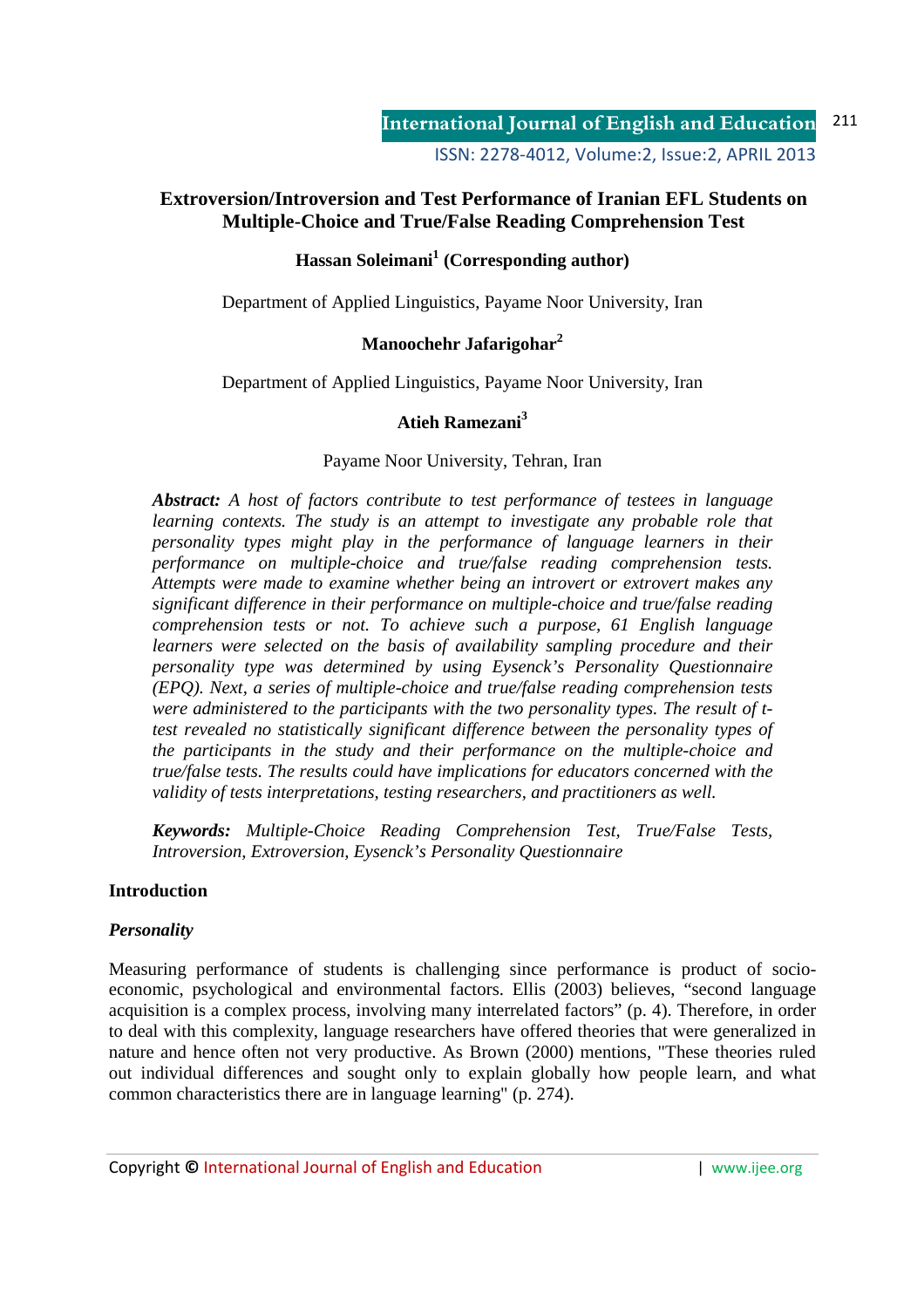## ISSN: 2278-4012, Volume:2, Issue:2, APRIL 2013

Accordingly, one of the most significant aspects of any kind of pedagogy is to take into account the impact of these differences on the learning and teaching processes (Snow, 1997). According to Ellis (2003), general and personal factors have social, cognitive, and affective aspects. Because people are often assessed based on their personality, personality is recognized as a very prominent category of individual differences. So it is assumed that any given individual will act in a plausibly coherent manner on different situation. Over the last few decades, researchers have done many works in order to find an extensive definition of personality. They clarify personality on different levels such as social, psychological, and educational. In teaching and learning, we seek those aspects of personality that have influence on the nature and quality of learning. Many psychologists agree that personality has effect on learning.

Despite the fact that previous research has investigated the relationship between personality and academic performance (Cattell & Butcher, 1968; Eysenck, 1967; Kline & Gale, 1977), academic achievement has been generally went with intelligence rather than personality (e.g., Elshout & Veenman, 1992; Harris, 1940; in addition, some researchers (Allik & Realo, 1997; Dollinger & Orf, 1991; Green, Peters, & Webster, 1991; Mehta & Kumar, 1985; Rothstein, Paunonen, Rush, & King, 1994) inferred that personality is not significantly connected to academic achievement and is not of real significance in educational environments. Nevertheless, empirical evidence continued for a long time showing that both personality and intelligence are important forecaster of academic performance in the way that both of them have been recognized to be related to learning (Busato, Prins, Elshout, & Hamaker, 1999; Eysenck, 1981).

Stanger (1933) had proposed that ''the energy output of the individual student . . . varies independently of ability'' (p. 648). Thus treating personality characteristics as forecasters may be responsible for extra variance in performance. Lately It has been asserted that personality dimensions, on their own, are influential enough to illustrate a moderate percentage of the difference in academic performance (Blickle, 1996; Cacioppo, Petty, Feinstein, & Jarvis, 1996; De Raad & Schouwenburg, 1996; Goff & Ackerman, 1992; Rindermann & Neubauer, 2001; Wolfe & Johnson, 1995)—despite of the fact that a few earlier studies had asserted this before (especially Chorro, 1981; Hamilton & Freeman, 1971).

Although numerous dimensions of personality have been identified by different psychologists, the research in personality psychology has revealed increasing general agreement on the nature and number of fundamental personality measures (Digman, 1989), sometimes named Big Five. Big Five includes neuroticism vs. emotional stability, extroversion vs. introversion, openness to experience, agreeableness, and conscientiousness. The scope of the current study is limited to extroversion/ introversion personality dimension. Thus, it will be elaborated on in the following section.

## **Extroversion/ Introversion**

Individual differences are the variables that describe learners and donate each one his/her individual singularity. The aim of probing individual differences is to investigate the variety of intellect, shapes of cognitive procedure, and various intellectual functions (Skehan, 1989). Personality is recognized as a very influential category of individual differences because the individual is often assessed based on her/his personality. Researchers who investigate human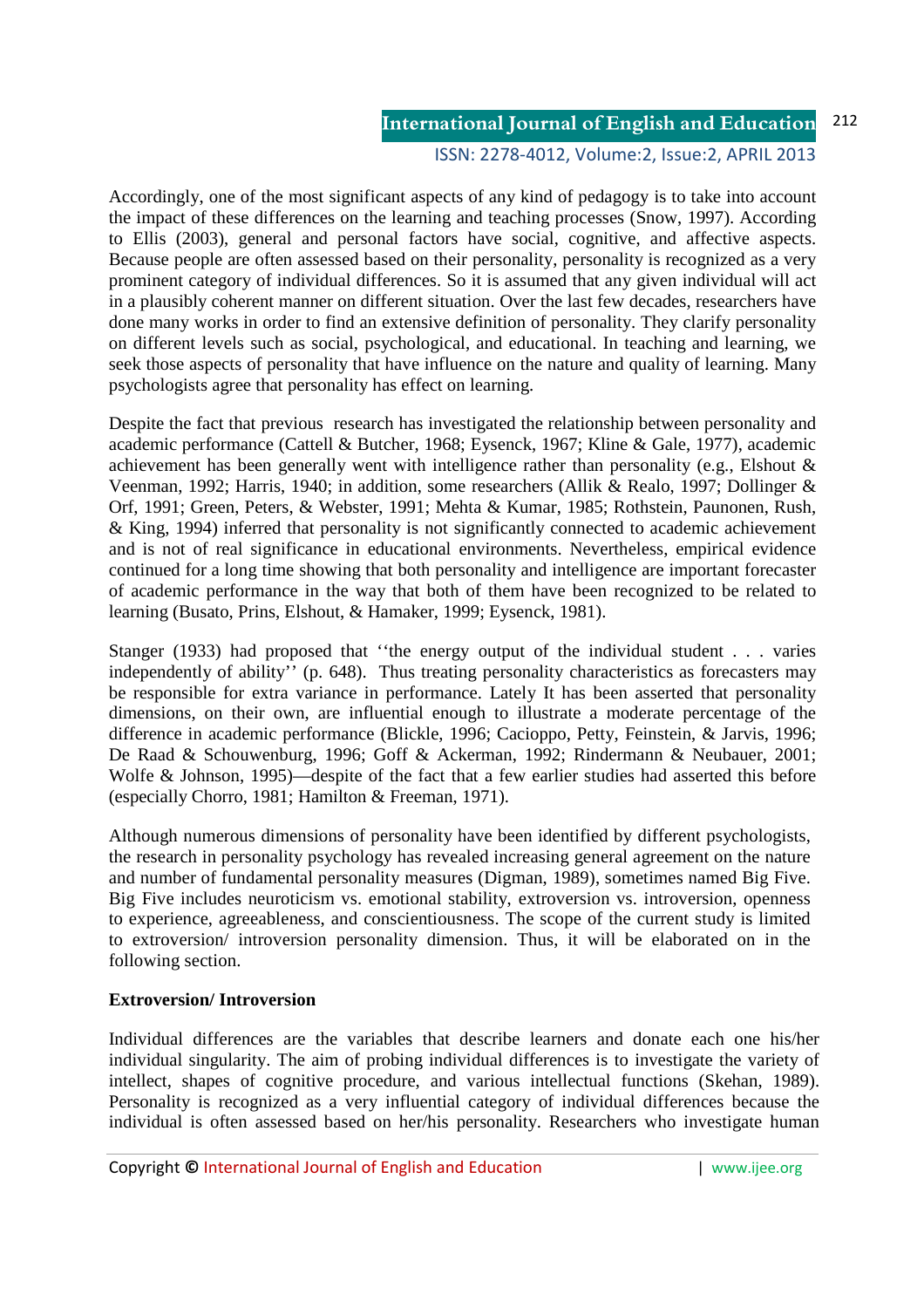#### ISSN: 2278-4012, Volume:2, Issue:2, APRIL 2013

personality are often curious about individual differences. They believe that there are substantial individual differences in personality and they will be shown by differences in treating and responding in a granted occasion (Eysenck, 1985). Because of this point, one characteristic similar to the most of personality theories is the focus on the individual.

 Eysenck (1970) specified personality as the more or less fixed and lasting organization of a person's trait, nature, intellect and physique which specifies individual's personality. Guilford (1959) believed that personality includes all of an individual's traits, his physical characteristics, intellectual qualities, aptitude and talents as well as his temper and mental qualities, interests, expressive behavior, and pathological symptoms. He defines personality as an individual's "unique pattern traits" (p. 5).

Personality is considered as one of the individual differences which is greatly agreed to have an influence on learning in general and second language acquisition (SLA) in particular. It should also be emphasized that people should not be regarded to be either extraverts or introverts because it is a continuum which specifies one's degree of outgoingness.

Eysenck (1965, p.59) characterizes a representative extravert as:

…sociable, enjoys parties, has a lot of friends, hates reading or studying by himself. He desires excitement, takes opportunities...and is usually an impulsive individual. He is fond of useful jokes, always has a prepared answer…likes change…and becomes irritated fast.

From another point of view, he clarifies a representative introvert as:

….peaceful, timid, introspective, enthusiastic about books rather than people; he is reticent and reserved except to close friends. He enjoys planning ahead, "looks before he leaps", and mistrust the impulse of the moment. He hates excitement, takes issue of everyday life with suitable seriousness….does not lose his temper fast.

## **Review of Literature**

Rankin (1963 as cited in Farley and Truog, 1970) reported significantly better reading test performance for introverts than extraverts, whereas, Vehar (1968) determined no such significant differences in reading test performance between personality dimensions of extroversion and introversion, although*,* a small but significant correlation was gained between extroversionintroversion personality test scores and reading among *male introverts*. Introverts performed five times better than extroverts.

Related to reading and grammar components of the standardized English tests, Busch (1982) stated that extroverts had a significant negative correlation with pronunciation and introverts tend to have higher scores*.* The relationship between the personality dimensions of introversion/extroversion and EFL reading comprehension among the Iranian students was investigated in Pazhuhesh' study (1994). The result of this study showed that introverts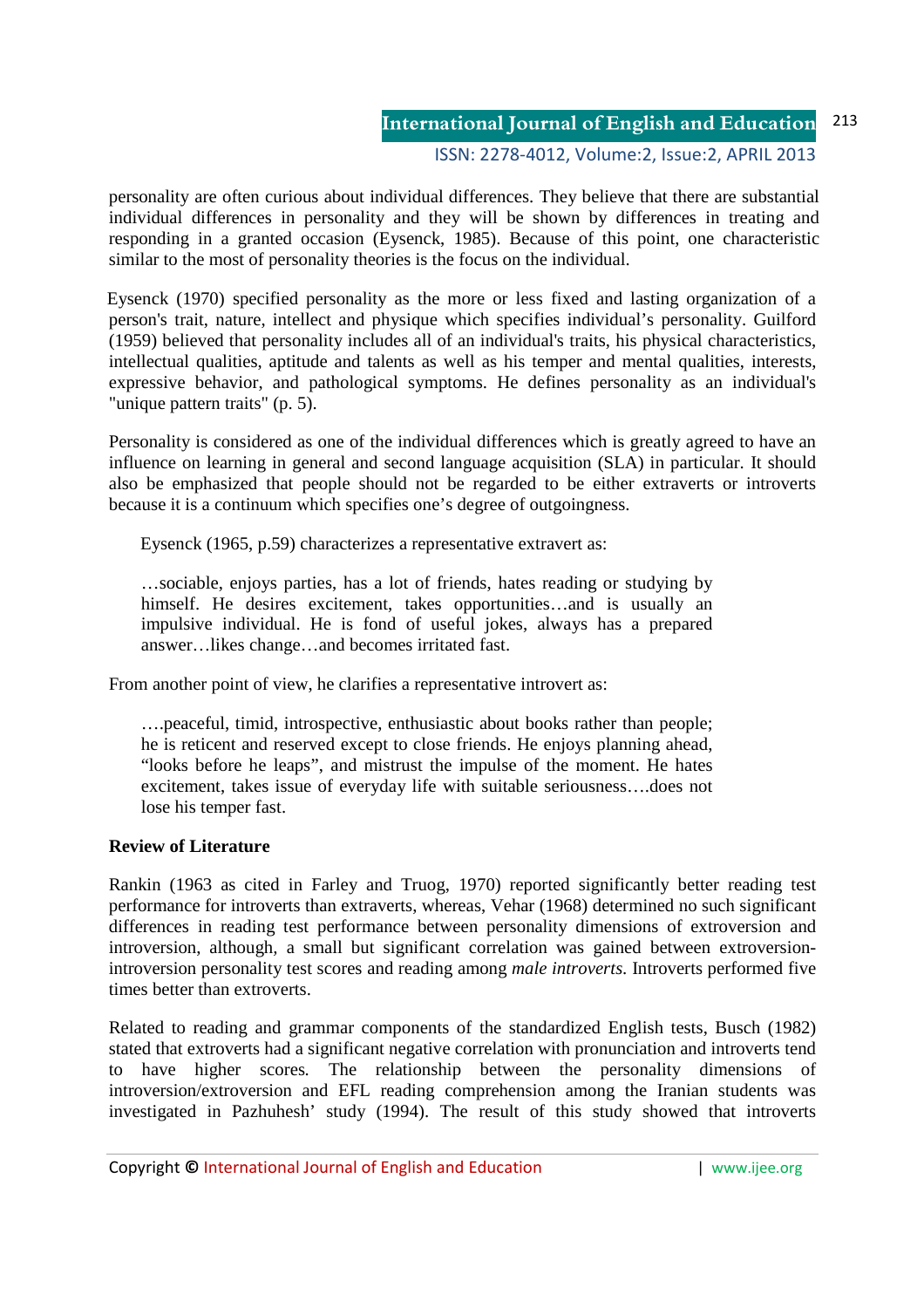outperformed extroverts peers. In her study, introverts were significantly better than their extrovert peers.

Astika, Carrell and Prince Moneta (1996) studied the relationship between Extroversion/Introversion and English proficiency of Indonesian university students through non-standard monthly tests of reading comprehension, vocabulary, grammar, and writing. They reported a very weak negative relationship between extraversion and vocabulary as well as the composite course scores but did not report any relationship with other measures of English proficiency.

Statistical analysis of Zandi's study (2001) showed that the introversion/ extroversion personality dimensions of the students did not have a significant effect on their proficiency. In this study the relationship between introversion/ extroversion, gender and the EFL proficiency of Iranian students were investigated in an educationally deprived region. Babaeikhou (1995) studied the relationship between extroversion/introversion and Iranian EFL learners' English proficiency. The results showed that extrovert learners outperformed their introvert peers.

Kiany (1997) examined the relationship between extroversion and English proficiency of 237 Iranian postgraduate students studying in English-speaking countries. He used Persian version of EPQ, and TOEFL, IELTS, MCHE, and cloze tests. The results showed a negative and a significant relationship between extroversion and TOEFL subcomponent of reading comprehension; more extroverted learners tended to have lower scores on the reading comprehension. In addition, this study revealed that introverts outperformed extroverts at least in receptive proficiency tests and general academic achievement.

Busch (1982) explored the relationship between introversion-extroversion and English language proficiency of 105 adult school and 80 junior college learners in Japan. A Japanese version of EPI and a nationally standardized English test, consisting grammar / vocabulary, reading, aural comprehension, and dictation, were used to collect the data. In general, no significant relationship was found between extroversion and language measures. Only, pronunciation, a subcomponent of the oral test, was significantly and negatively correlated with extraversion. Lately, Kim (1998) examined the relationship between extroversion/introversion and EFL proficiency of Korean elementary school children measured in the Level Test. In this study grade and gender were specified as two independent variables. The results of this study did not display any significant main effect of personality variables.

A research project conducted with 120 pre-university students in Hamadan, Iran, revealed that there was no significant difference between the grammatical performances of extroverts and introverts (Karami, 2001). Another relevant study conducted in Tehran with Islamic Azad University students and those of Teacher Training University also showed no significant difference between EFL proficiency of introvert and extrovert students (Farnia, 1993). This study also took other variables, such as sex and subcomponents of an English proficiency test into consideration. No difference was observed.

Rastegar (2002) found a non-significant but negative relationship between extroversion and EFL proficiency of Kerman and Shiraz university students. In a study considering various kinds of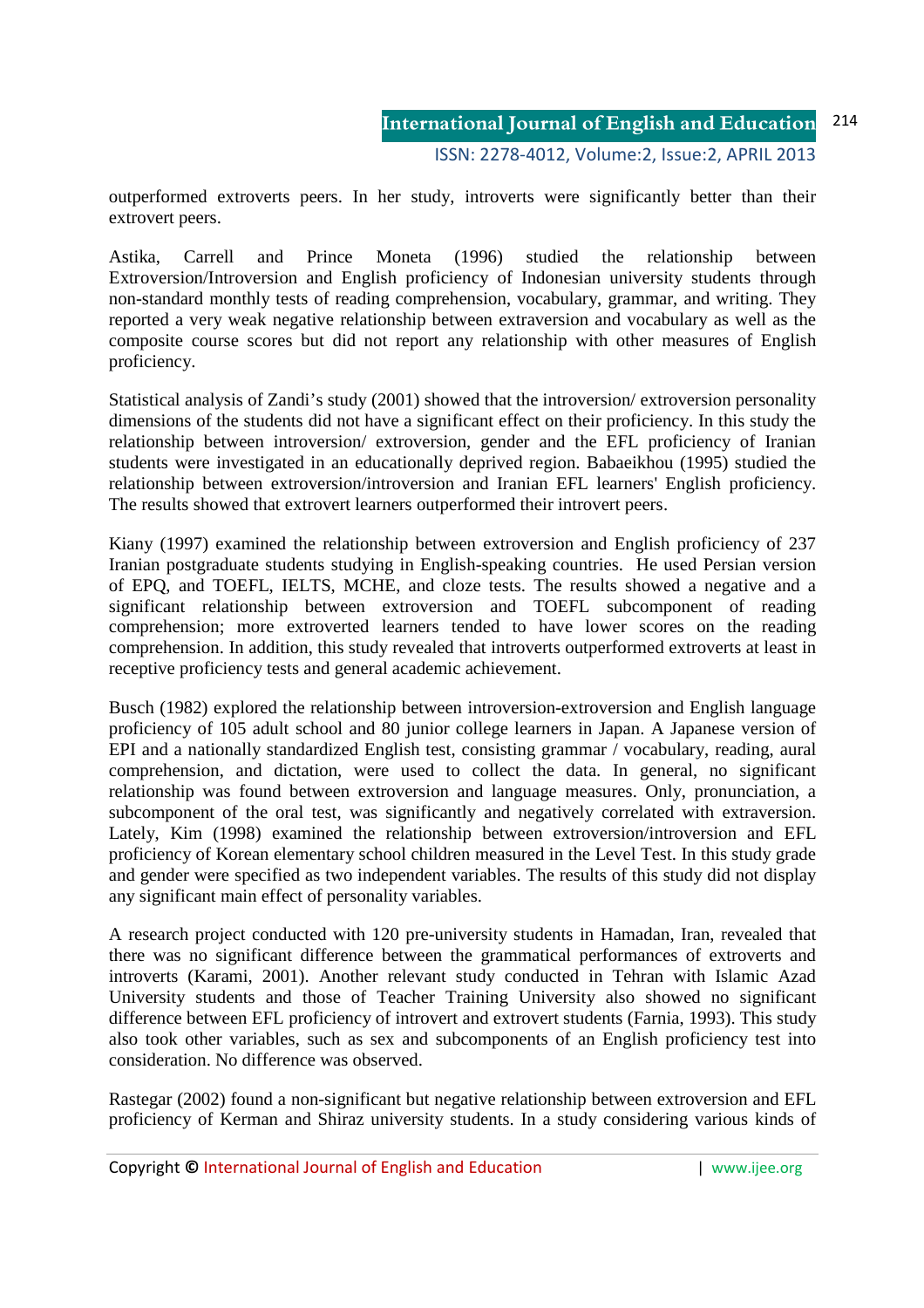## ISSN: 2278-4012, Volume:2, Issue:2, APRIL 2013

writing strategies, Validy (1998) evaluated English language proficiency of Allameh University students by a CELT test and measured their extroversion scores on the EPQ scale. He indicated that extroverts, who are more inclined toward risk taking compared to introverts, tend to use achievement strategies, whereas introverts are more likely to use reduction strategies.

Swain and Burnaby (1976) investigated the effect of extroversion, sociability and talkativeness on the performance of French kindergarteners. The results of their study showed no influence of the forecasting variables on both comprehension and production tests in French.

Conflicting results relating the effects of personality traits stressed the importance of the present study. Two different questions were planned to accomplish the purpose as follows.

RQ1: Is there any significant difference between the performance of extrovert and introvert Iranian EFL learners on multiple-choice test?

RQ1: Is there any significant difference between the performance of extrovert and introvert Iranian EFL learners on true/false test?

## **Methodology**

Following Mackey and Gass (2005), and considering the nature of the variables and samples under study, a comparison study design was applied to test the hypotheses.

#### *Participants*

A sample of 75 English learners from different language institutes in Sari, Iran, participated in this research. The subjects were non-randomly selected using the availability sampling method. A version of Cambridge Placement Test was used to homogenize the participants in the study, comprising 45 female and 30 male learners. Their age ranged from 14 to 26. The type of nonrandom sampling used for the study was the convenience one in which the participants were those who happened to be available for the study (Mackey  $\&$  Gass, 2005) after receiving pass mark in a standard homogenizing test. Cambridge Placement Test (CPT) was used to homogenize the students' level. There were initially 75 participants, but 14 of them had to be excluded because they weren't in the level of knowledge that the researcher wanted.

After administering the Eysenck personality questionnaire, it became clear that11 subjects were at the medium level; as a result, their data were eliminated from the study. Finally 50 subjects (17 male and 33 female) were considered the main participants for the current study. Due to practicality problems and the number of subjects needed, the sampling was a non-random one despite the probable external validity problems.

## *Materials*

## **Eysenck Personality Questionnaire**

The persian restandadized form of the Adult EPQ (Eysenck personality questionnaire, 1975 ) was used to measure the degree of extroversion in the study. This measure is an internationally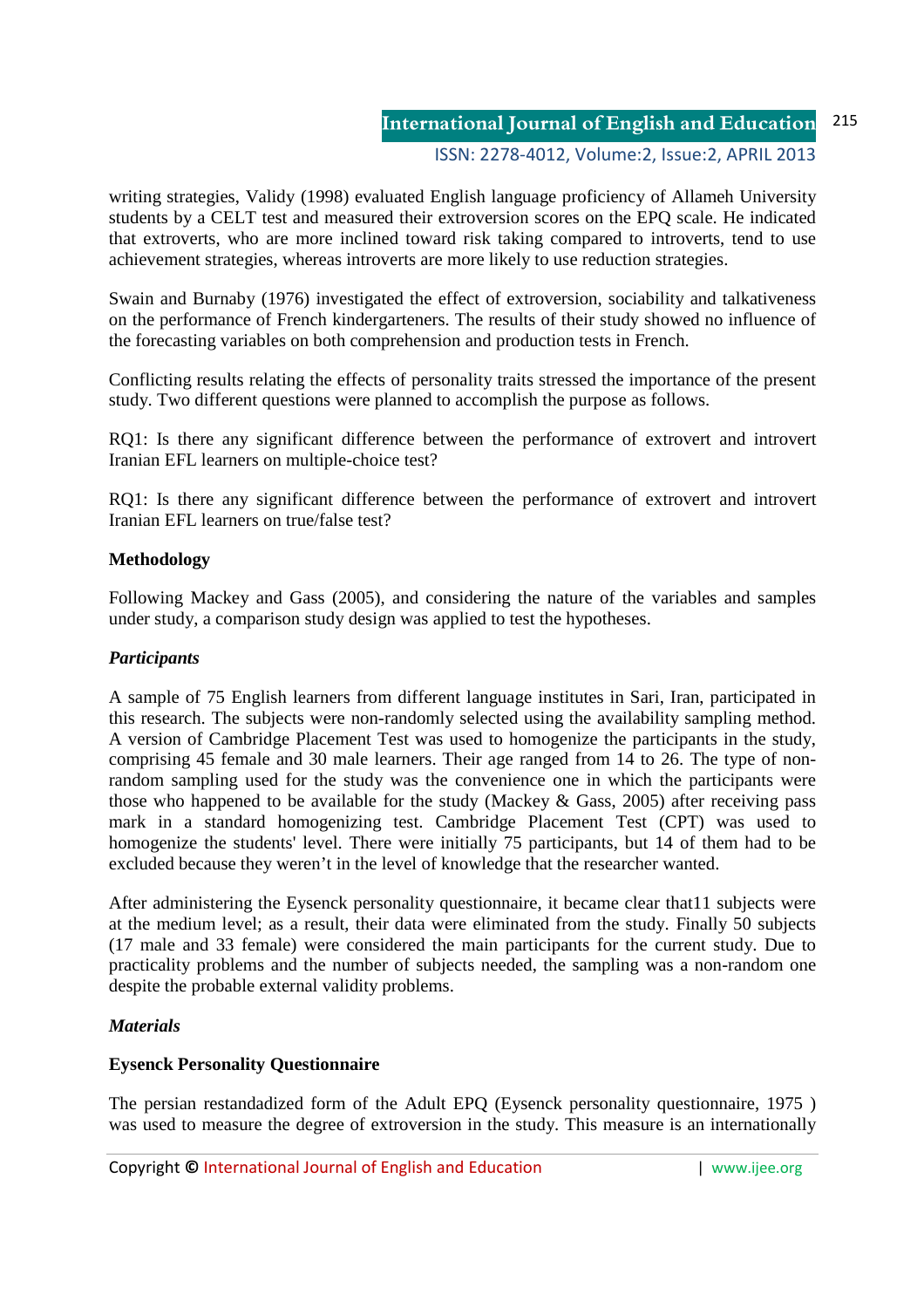ISSN: 2278-4012, Volume:2, Issue:2, APRIL 2013

reliable instrument which has been translated and validated in Iran (Kiani, 1997).The EPQ is an established and popular personality test with a world-wide usage. It has also been extensivly studied, translated and restandardized in more than 50 countries. Although it has been originally developed for an English population, It does not carry cultural load and has a high reliability and validity. It is comprised of 90 questions which measure psychological factors of Extroversion (E), Neuroticism (N), and Psychoticism (P). It also has a Lie (L) scale which aims at identifing possible faking on the part of the subject. Twenty one items are related to Extroversion. However, the whole questionnaie was taken by the subjects to avoid violation of the reliability and validity.

## **Multiple-Choice and True/False Tests**

Because the researchers aimed to study the relation of personality traits on different test formats, they selected some reading comprehension passages form the books which were written for the upper intermediate and advanced students who were the researchers' main purpose then the level of difficulty of each subset is suitable for them. The researchers asked the participants to read them and answer the multiple-choice questions. The reading passages were selected based on their proficiency levels. The researchers decided to choose the texts which had interesting topics and caused the participants to read and answer the questions eagerly.

#### *Procedure*

## **Eysenck Personality Questionnaire**

The introversion/ extroversion questionnaire which was introduced before contained 90 questions. Althogh 21 questions were related to the study, the researchers administered all questions to the participants. The participants were required to read the instruction prepared for the questionnaire. They were asked them to answer the items quickly and not to analyze the questions. Based on participants' answers to extroversion/introversion section of the questionnaire, they were assigned into two groups named extrovert/introvert. Some of their answers showed that they were ambivert, so they were crossed out from data analysis.

#### **Multiple-Choice and True/False Tests**

The researcher administrated two types of the tests, multiple-choice and true/false reading comprehension tests during a term in the institute.

#### **The Procedure of Scoring and Data Analysis**

The items of the tests were scored objectively due to their format. Equal weight was given to each item. Both numerical and graphical techniques were applied to test the normality of obtained data. Then, independent and paired-samples *t-test* were run to analyze the data.

#### **Research Results**

## *Testing Normality*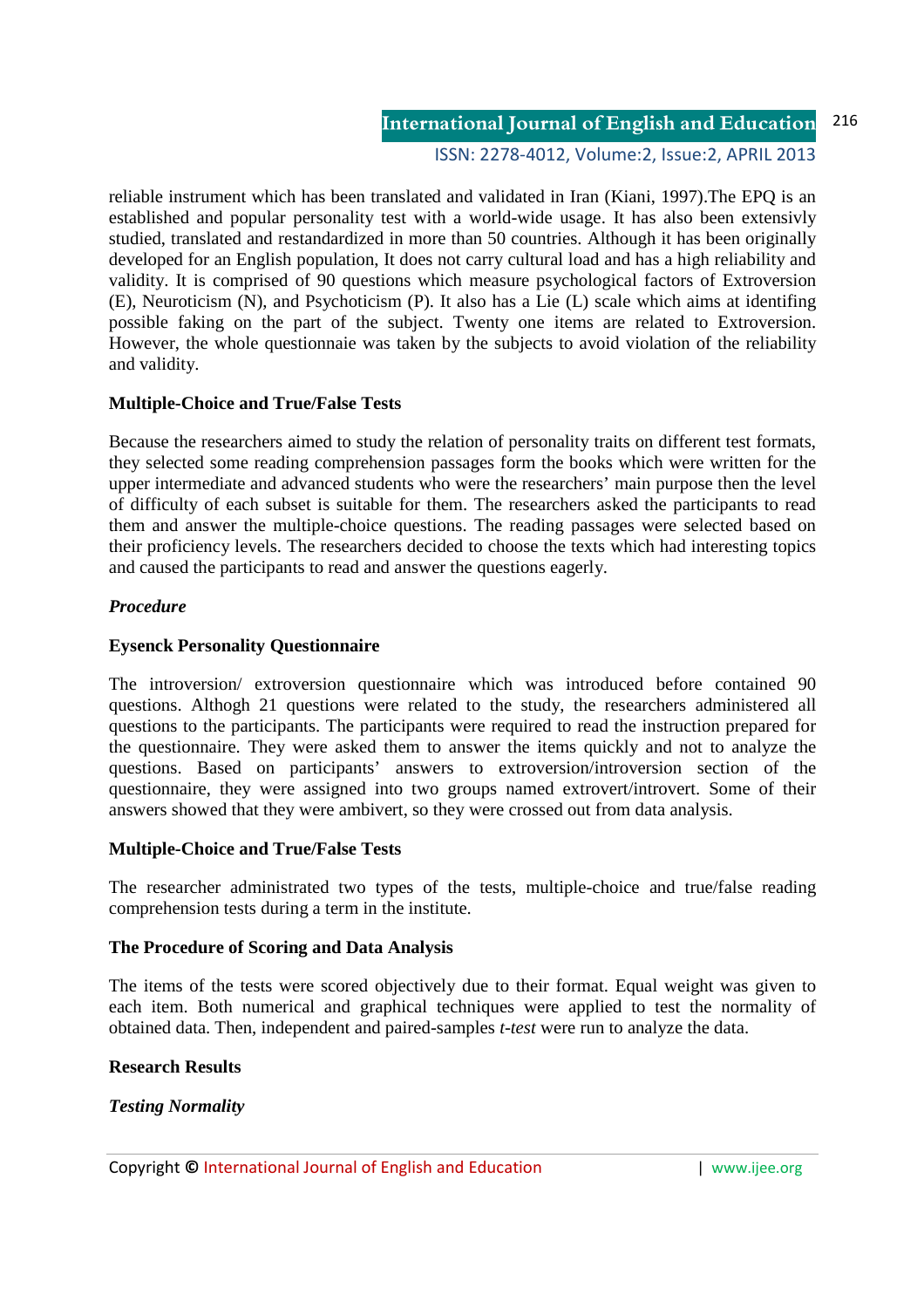ISSN: 2278-4012, Volume:2, Issue:2, APRIL 2013

For EFL researchers, a pivotal decision to be made is concerning the choice of appropriate statistical techniques; that is, whether to apply a parametric test or a non-parametric one to interpret the research results (Soleimani, 2009). Two normality examination methods were used for the present study: descriptive numerical method (*skewness*) and theory-driven graphical and numerical method (Q-Q plot; *Kolmogorov-Smirnov*). According to the results of testing normality, the data distribution was normal, thus parametric statistics were applied to test each null hypothesis.

# *Testing Hypotheses*

## **Testing Null Hypothesis 1**

*RH0 1:* Introverts do not outperform extroverts in multiple-choice test.

Table 1 shows independent-samples *t-test* between introvert and extrovert performance in multiple- choice tests. As the table shows, obtained *sig.* value is .76, which is greater than the value of .05. Therefore, the data did not violate the assumption of equal variances and the first line of Table 1 was used to interpret the results. Based on Table 1, the obtained *sig.* (2-tailed) value is .25 and above .05. Hence, there is not a significant difference between two groups.

**Table 1.**Independent Sample t-test Between Introvert and Extrovert: *MC- test* 

|                         |                                   | Levene's<br>Test for<br>Equality of<br>Variances |      |                  | <i>t-test</i> for Equality of Means |                              |          |            |                                                                |               |  |
|-------------------------|-----------------------------------|--------------------------------------------------|------|------------------|-------------------------------------|------------------------------|----------|------------|----------------------------------------------------------------|---------------|--|
|                         |                                   | $\boldsymbol{F}$                                 | Sig. | $\boldsymbol{t}$ | df                                  | Sig.<br>$(2 -$<br>tailed) MD |          | <b>SEM</b> | 95%<br>Confidence<br>Interval of<br>the<br>Difference<br>Lower | Uppe<br>r     |  |
| t-test<br>between<br>Mc | Equal<br>: variances<br>assumed   |                                                  |      | .093 .762 1.153  | 48                                  |                              | .254.720 | .624       |                                                                | $-.535$ 1.975 |  |
|                         | Equal<br>variances not<br>assumed |                                                  |      | 1.153            | 47.99                               |                              | .254.720 | .624       |                                                                | $-.535$ 1.975 |  |

According to Table 2 the mean of the introvert is 8.80 out of 12 and the mean of the extrovert is 8.08 out of 12. The mean difference here is .72. It shows that there is a difference between groups but this difference is not significant. Based on these results it can be claimed that there is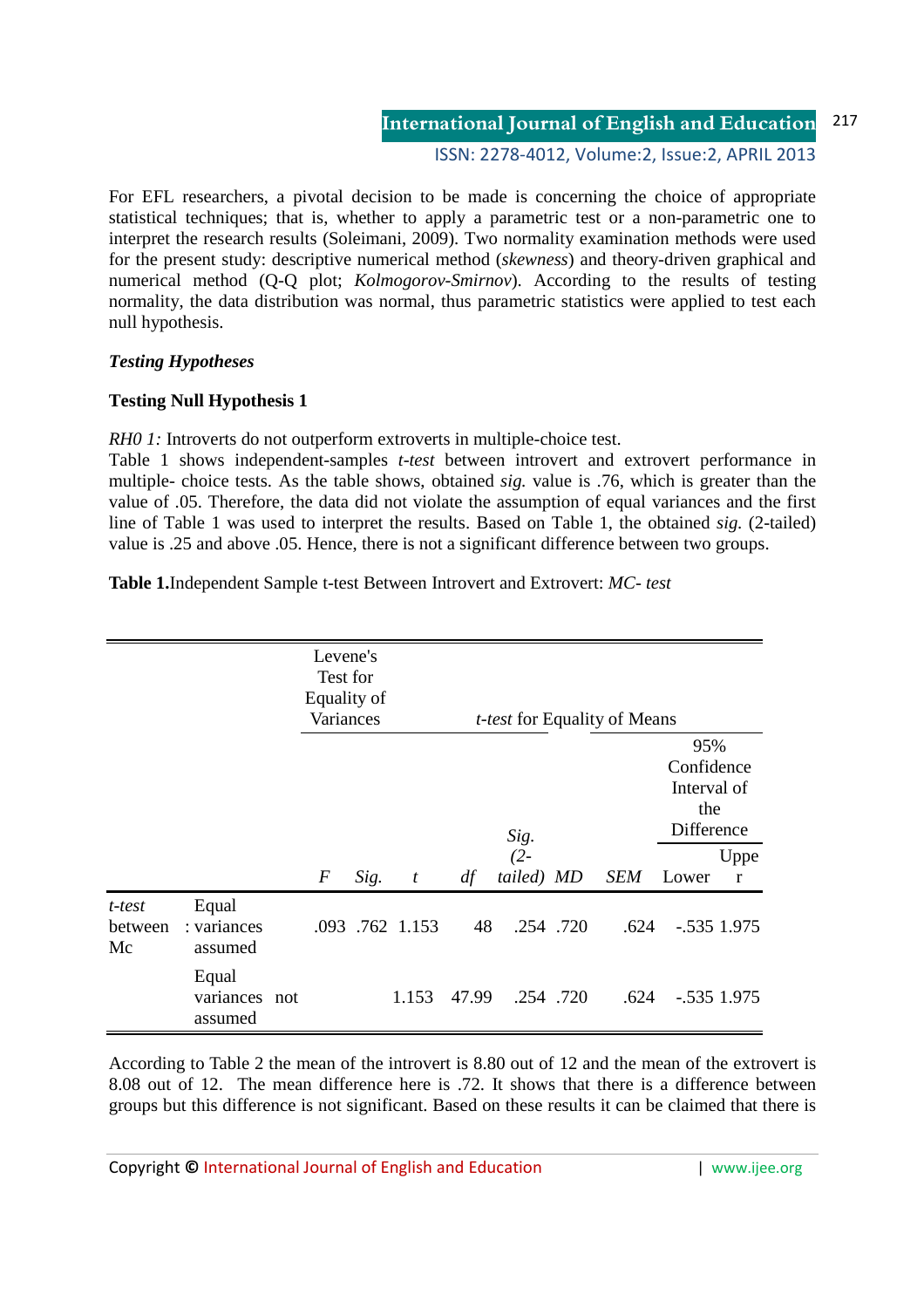ISSN: 2278-4012, Volume:2, Issue:2, APRIL 2013

no significant difference between the introvert and extrovert groups' mean scores in multiplechoice reading comprehension questions and the first hypothesis is rejected.

|                                      | group     | N  | M    | SD    | <b>SEM</b> |
|--------------------------------------|-----------|----|------|-------|------------|
| <i>t-test</i> between : Mc Introvert |           | 25 | 8.80 | 2.198 | .440       |
|                                      | Extrovert | 25 | 8.08 | 2.216 | .443       |

Table 2.Group Statistics between Introvert and Extrovert: MC -Test

# **Testing Null Hypothesis 2**

*RH0 2*: Introverts do not outperform extroverts in true/false test.

Table 3 shows independent-samples *t-test* between introverts and extroverts in true/false test. As the Table displays, the obtained *sig.* value is (.092) which is greater than the value of .05. Therefore, the data did not violate the assumption of equal variances and the first line of Table 3 was used to interpret the results. Based on Table 3, the obtained *sig.* (2-tailed) value is .184 which reveals no significant difference between two groups.

**Table 3.**Independent Sample t-test Between Introvert and Extrovert: *True/False test*

|                                 |                                 | Levene's<br>Test for<br>Equality of<br>Variances |      | <i>t-test</i> for Equality of Means |    |                             |              |            |                                                       |           |
|---------------------------------|---------------------------------|--------------------------------------------------|------|-------------------------------------|----|-----------------------------|--------------|------------|-------------------------------------------------------|-----------|
|                                 |                                 |                                                  |      |                                     |    |                             |              |            | 95%<br>Confidence<br>Interval of<br>the<br>Difference |           |
|                                 |                                 | $\boldsymbol{F}$                                 | Sig. | $\boldsymbol{t}$                    | df | $Sig.$<br>(2-<br>tailed) MD |              | <b>SEM</b> | Lower                                                 | Uppe<br>r |
| t-test<br>between<br>true/false | Equal<br>: variances<br>assumed | 2.963 .092                                       |      | -1.347                              | 48 |                             | $.184 - .32$ | .237       | $-.797$                                               | .157      |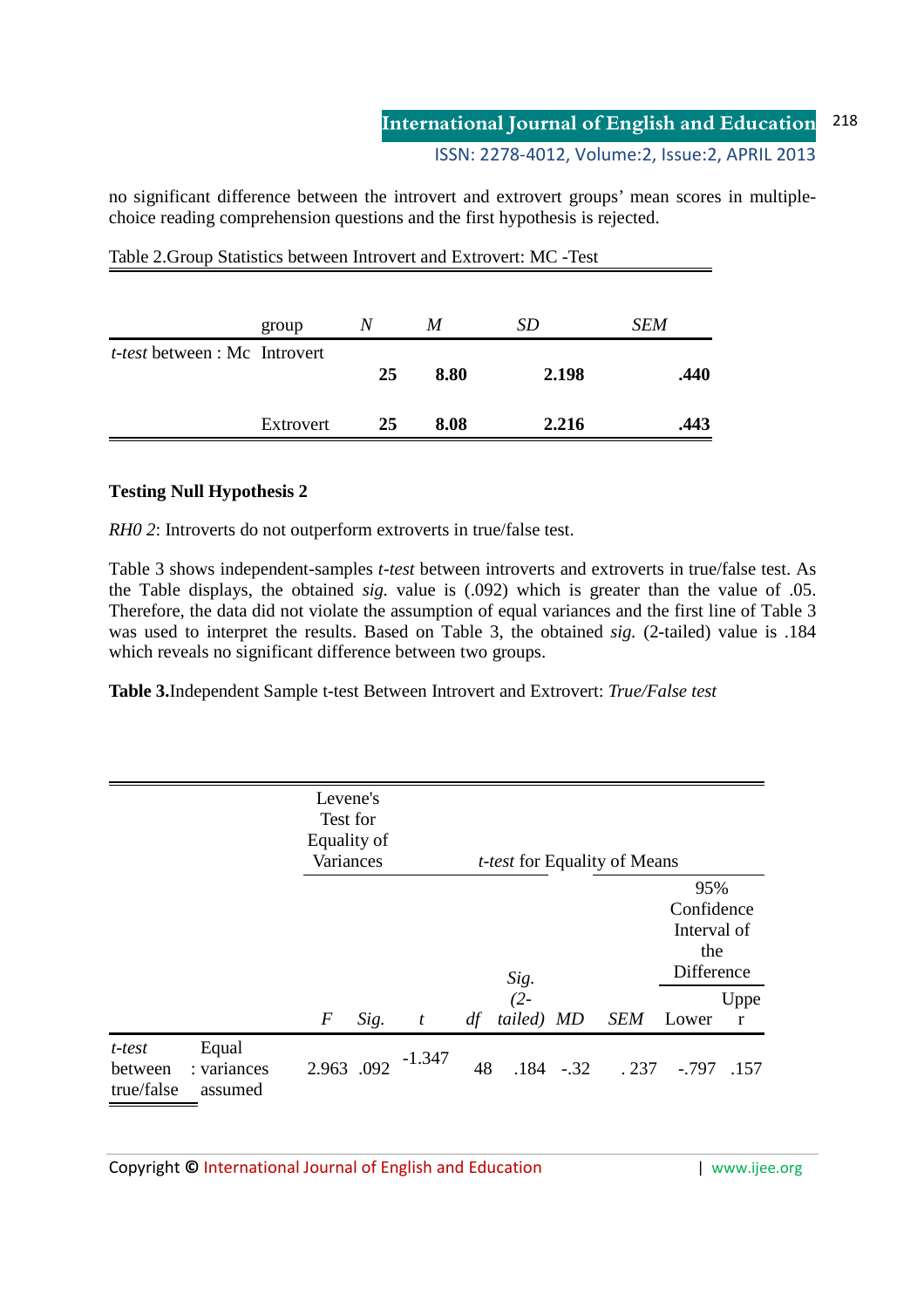ISSN: 2278-4012, Volume:2, Issue:2, APRIL 2013

|                                 |                                   | Levene's<br>Test for<br>Equality of<br>Variances |      |                  |           |                      |              | <i>t-test</i> for Equality of Means |                                                       |                      |
|---------------------------------|-----------------------------------|--------------------------------------------------|------|------------------|-----------|----------------------|--------------|-------------------------------------|-------------------------------------------------------|----------------------|
|                                 |                                   |                                                  |      |                  |           | Sig.                 |              |                                     | 95%<br>Confidence<br>Interval of<br>the<br>Difference |                      |
|                                 |                                   | $\boldsymbol{F}$                                 | Sig. | $\boldsymbol{t}$ | df        | $(2 -$<br>tailed) MD |              | <b>SEM</b>                          | Lower                                                 | Uppe<br>$\mathbf{r}$ |
| t-test<br>between<br>true/false | Equal<br>: variances<br>assumed   | 2.963 .092                                       |      | $-1.347$         | 48        |                      | $.184 - .32$ | .237                                | $-0.797$                                              | .157                 |
|                                 | Equal<br>variances not<br>assumed |                                                  |      | $-1.347$         | 46.4<br>6 |                      | $.184 - .32$ | .237                                | $-.797$                                               | .157                 |

As Table 4 displays, the mean of the introvert is 3.60 out of 5 and the mean of the extrovert is 3.92 out of 5 with a difference of.32. However, the difference is not significant. Based on these results, it can be concluded that there is no significant difference between the introvert and extrovert groups' mean scores in true/false tests, and the second hypothesis is rejected.

**Table 4.**Group Statistics between Introvert and Extrovert: True/False test

|                                      | group       | N          | M           | <i>SD</i> | <b>SEM</b> |
|--------------------------------------|-------------|------------|-------------|-----------|------------|
| between<br>t-test<br>True/False test | : Introvert | 25<br>3.60 |             | .912      | .182       |
|                                      | Extrovert   | 25         | <b>3.92</b> | .759      | .151       |

## **Discussion**

 An independent *t-test* was used to examine the difference between two sample means. The analyses for hypotheses indicated that although there is a difference between performance of introvert and extrovert Iranian EFL learners on different test formats, the difference was not statistically significant. The research questions were to find if there was any difference between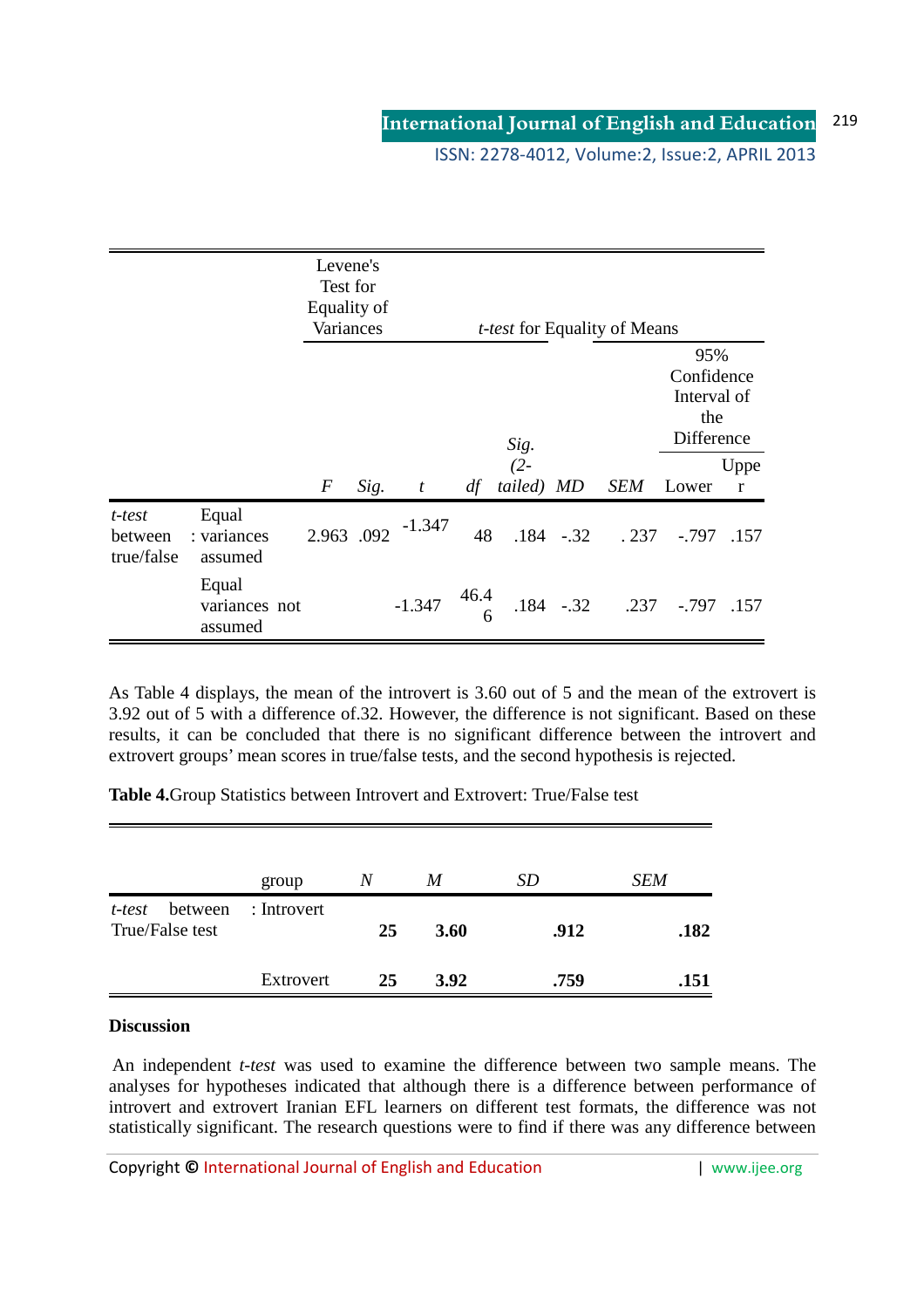#### ISSN: 2278-4012, Volume:2, Issue:2, APRIL 2013

the personality tendencies of introversion/ extroversion of Iranian learners of English on the one hand, and their performance on multiple-choice and true/false tests, on the other. The findings revealed that there exists no significant difference between introversion/ extroversion dimension and participants' performance on these two types of tests, despite the fact that there was a small mean difference between groups. Failing to discover any difference between these two categories of variables was not surprising, since some past studies, as was mentioned in the literature review, have more or less obtained the same findings. Psychological phenomena are among the most sophisticated concepts, and of vague and intricate transactions with other phenomena. Therefore, discovering relations within this intertwined web is not an easy task. It requires lots of research and long studies to explain them.

The aforementioned findings may be clarified in different ways. One conceivable explanation can be in light of Brown's (1997) view that it is misleading to say extroverts are smarter than introverts in language learning. Introverts can have an inner strength of trait that extroverts do not have. Unluckily, these stereotypes have effect on teachers' intuition of students. There is enough evidence that teachers are often impressed by talkative and outgoing students who take part freely in class discussions. Educators have warned against prejudging students on the basis of perceived extroversion. Chastain (1988) believes that extroverts can control classroom communicative activities with less fear of risk-taking comparing to their introvert peers; however, introverts are probably more conscientious and devoted to their task. These personality differences cannot represent the priority of extroverts to introverts in learning reading, speaking, and writing skills. The findings of this study seem to coincide with the above-mentioned opinions.

The current findings can illustrate the issue Stern (1983) stated related to an obvious contradiction of language teachers in Iran, like what most of their counterparts in other countries do, who like to support extroversion and to behave quiet reserved students as problems. The emphasis in modern communicative classes on speaking skills and neglecting the grammatical accuracy of what the EFL learners produce result in this valuing over introversion. However, Chastain (1988) mentioned that some students are so shy and so timid and unsure of themselves even in their first language, and then trying to communicate in a second language can be traumatic for them. Students' reclusiveness is not going to be considered as their inability in language learning.

In the study done by Kiany (1997), the results of the test indicated a negative and a significant relationship between extroversion and TOEFL subcomponent of reading comprehension. Babaeikhou's study (1995) showed that extrovert learners performed significantly better on a measure of language proficiency than did their introvert counterparts. Hence, the result of the first and second research questions of this study, which showed no significant differences between groups, was in sharp contrast with the claims and findings of Kiany (1997) and Babaeikhou (1995).

According to Karami (2001), there is no significant difference between the grammatical performances of extraverts and introverts. Rastegar (2002) found a non-significant but negative relationship between extroversion and EFL proficiency of Kerman and Shiraz university students. Based on Pazhuhesh (1994), introverts are significantly better than their extrovert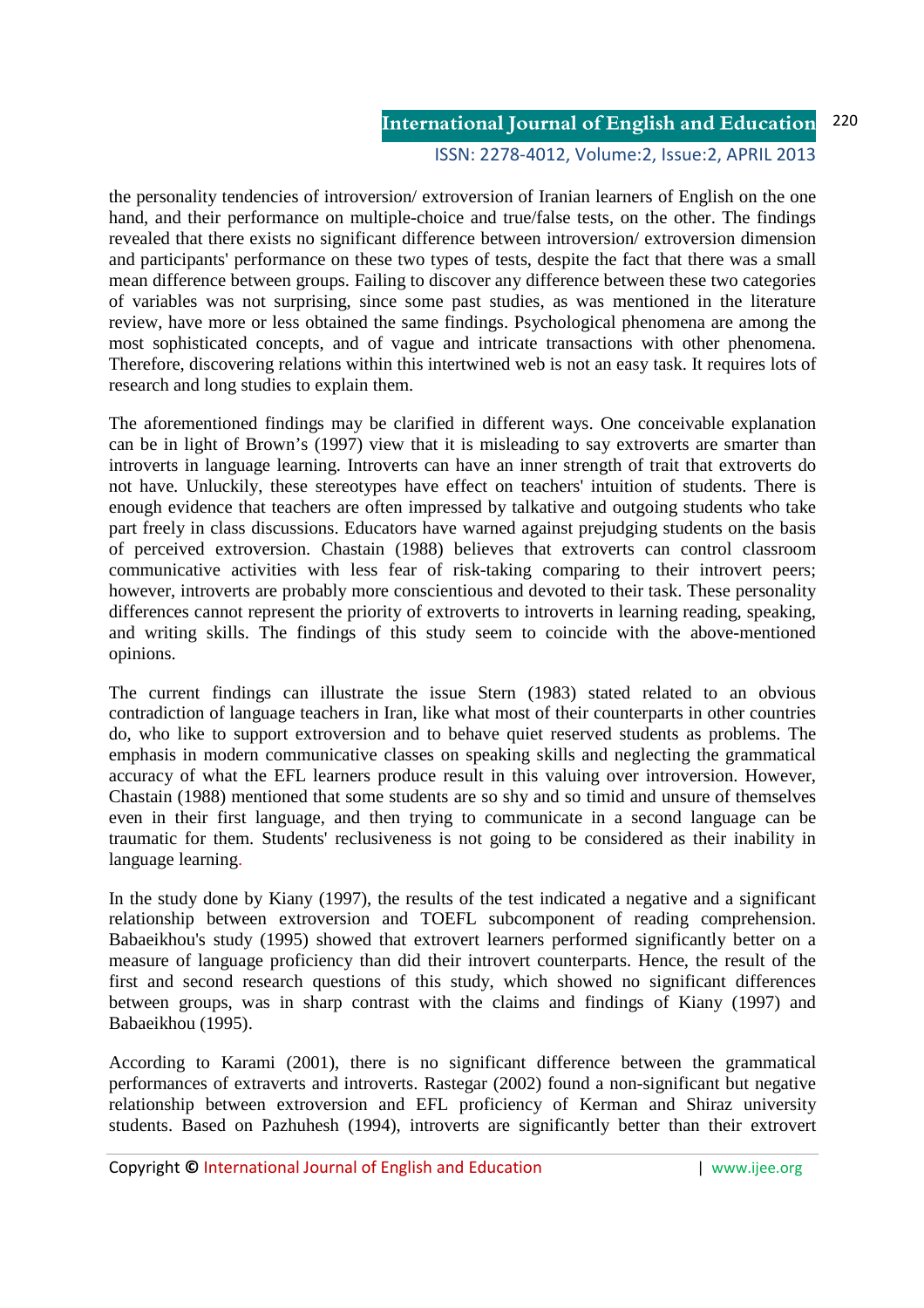#### ISSN: 2278-4012, Volume:2, Issue:2, APRIL 2013

counterparts. Swain and Burnaby (1976) revealed no impact of the predictive variables on both comprehension and production tests in French. Statistical analysis of Zandi's study (2001) demonstrated that the introversion / extroversion tendencies of the students did not have a significant correlation with the EFL proficiency. In addition; Busch's study (1982) showed no significant relationship between extraversion and language measures. Consequently their finding is in the same trend with the results of the research questions in a way that no significant difference was found between extroverts and introverts in different kinds of test formats.

#### **Conclusion**

The study was, in fact, an attempt to probe any plausible role of the personality traits of language learners in their performance of two types of the test: multiple-choice reading comprehension tests and true/false tests. In other words, the study attempted to understand if being introversion/extroversion makes any significant difference in their performance on these two tests or not. Administering a series of multiple-choice tests and true/false tests among the two types of learners, the study revealed that there is no significant difference between the personality factors of learners and their performance on the multiple-choice and true/false tests.

In this study, the construct introversion and extroversion was found to have no or very little effect on the multiple-choice and true/false tests of the Iranian upper intermediate and advanced students. This finding questions the strong version of the theories that predict all individual factors play crucial roles in EFL success. Therefore, according to the results of this study, it can be claimed that at least some individual characteristics such as introversion/extroversion may have little or no bearings on adult EFL success.

As the findings of this study suggest, personality traits do not slow down or enhance the performance of EFL learners. Because of the problems the researchers faced with regards to the availability of the participants, the factors of gender and age were not considered in the research. Doing more studies on the grammaticality judgment of the female and male EFL Iranian learners concerning their age limit is the researcher's preoccupation.

#### **Reference**s

Allik, J., & Realo, A. (1997). Intelligence, academic abilities, and personality. *Personality and Individual Differences*, 23, 809–814.

Astika, G., Carrell, P. & Prince Moneta (1996).Personality Types and Language Learning in an EFL Context, *Language Learning*, Vol 46, No. 1, PP. 75-99.

BabaieKhu, M. (1995). *The effect of personality traits on EFL proficiency*. Unpublished M.A. Thesis, Tehran University.

 Blickle, G. (1996). Personality traits, learning strategies, and performance. *European Journal of Personality*, 10, 337–352.

Brown, H. D. (2007). *Principals of language learning and teaching*. (3rd ed). USA: Prentice-Hall, Inc.

Copyright **©** International Journal of English and Education | www.ijee.org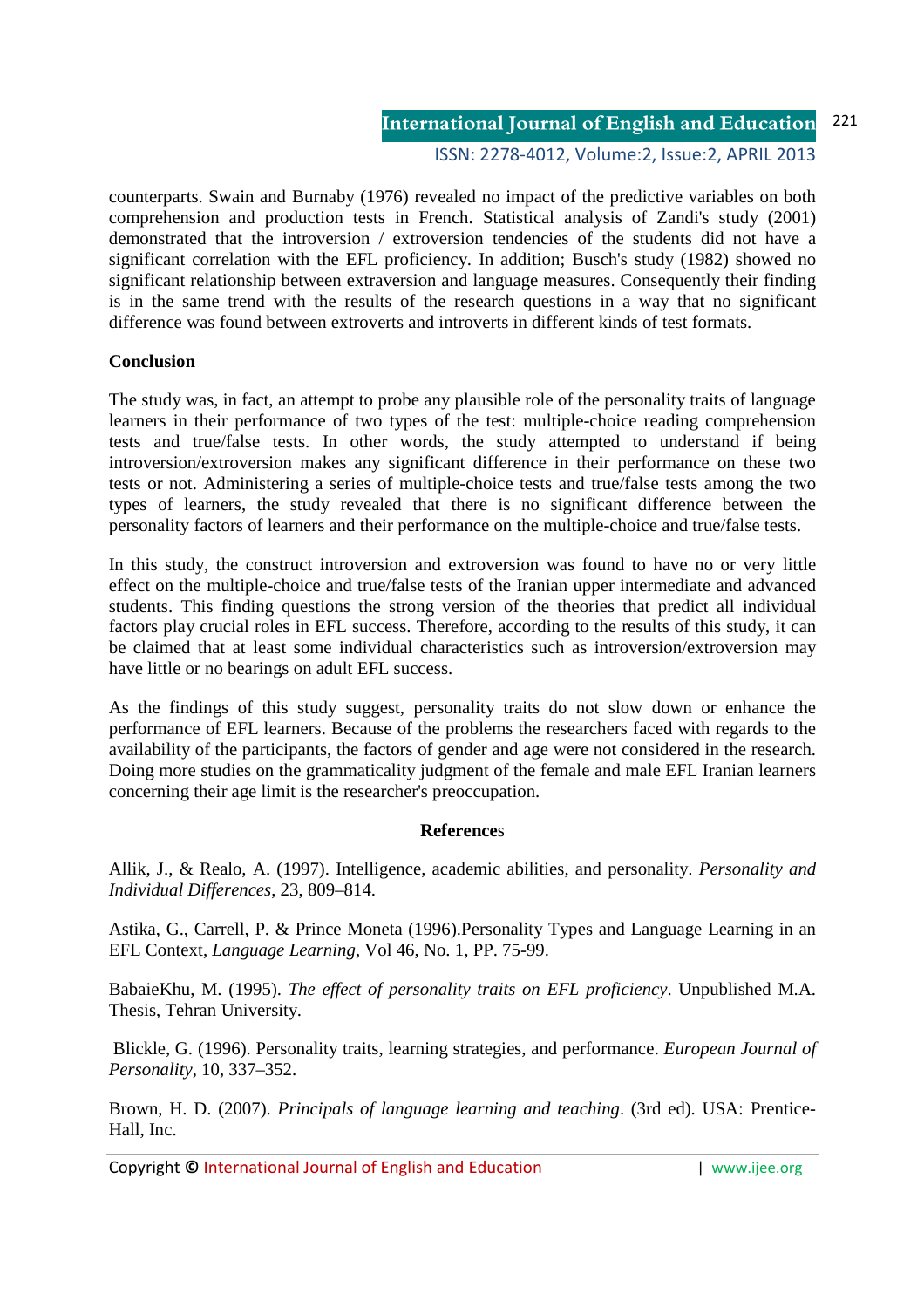ISSN: 2278-4012, Volume:2, Issue:2, APRIL 2013

Busato, V. V., Prins, F. J., Elshout, J. J., & Hamaker, C. (1999). The relation between learning styles, the Big Five personality traits and achievement motivation in higher education. *Personality and Individual Differences*, 26, 129–140.

Busch, D. (1982). Introversion-Extraversion and the EFL proficiency of Japanese students. *Language Learning*, 32 (1), 109-132.

Cacioppo, J., Petty, R., Feinstein, J., & Jarvis, B. (1996). Dispositional differences in cognitive motivation: The life and times of individuals varying in need for cognition. *Psychological Bulletin*, 119, 197–253.

Cattell, R., & Butcher, H. (1968). The prediction of achievement and creativity. Indianapolis: Bobbs- Merrill.

Chastain, K. (1975). Affective and ability factors in second language acquisition. *Language Learning,* 25, 153-161.

Chorro, J. (1981). Personalidad y rendimientoacademico en Estadistica 1. Personality and academic achievement in statistics: I. *Psicologica*, 2, 155–166.

De Raad, B. (1996). Personality traits in learning and education.*European Journal of Personality*, 10, 185– 200.

Digman, J.M. (1989). Five robust trait dimensions: Development, Stability, and Utility. *Journal of Personality*, 57: 145-214.

Dollinger, S., & Orf, L. (1991). Personality and performance in ''personality:'' Conscientiousness and openness. *Journal of Research in Personality*, 25, 276–284.

Ellis, R. (2003). *The study of second language acquisition*. Oxford: Oxford University Press.

Elshout, J., & Veenman, M. (1992). Relation between intellectual ability and working method as predictors of learning. *Journal of Educational Research*, 85, 134–143.

Eysenck, H. J. (1965). *Facts and fiction in psychology*. London: Harmondsworth, Penguin.

Eysenck, H. J. (1967). *The biological basis of personality*. Springfield: Thomas.

Eysenck, H. J. (1967). Personality patterns in various groups of businessmen*. Occupational Psychology*, 41, 249–250.

Eysenck, H. J. (1970). *The structure of human personality* (3rd Ed.). London: Mathuen.

Eysenck, H. J. (1981). Psychoticism as a dimension of personality: A reply to Kasielke. *Zeitschrift fur Psychologie*, 189, 381–386.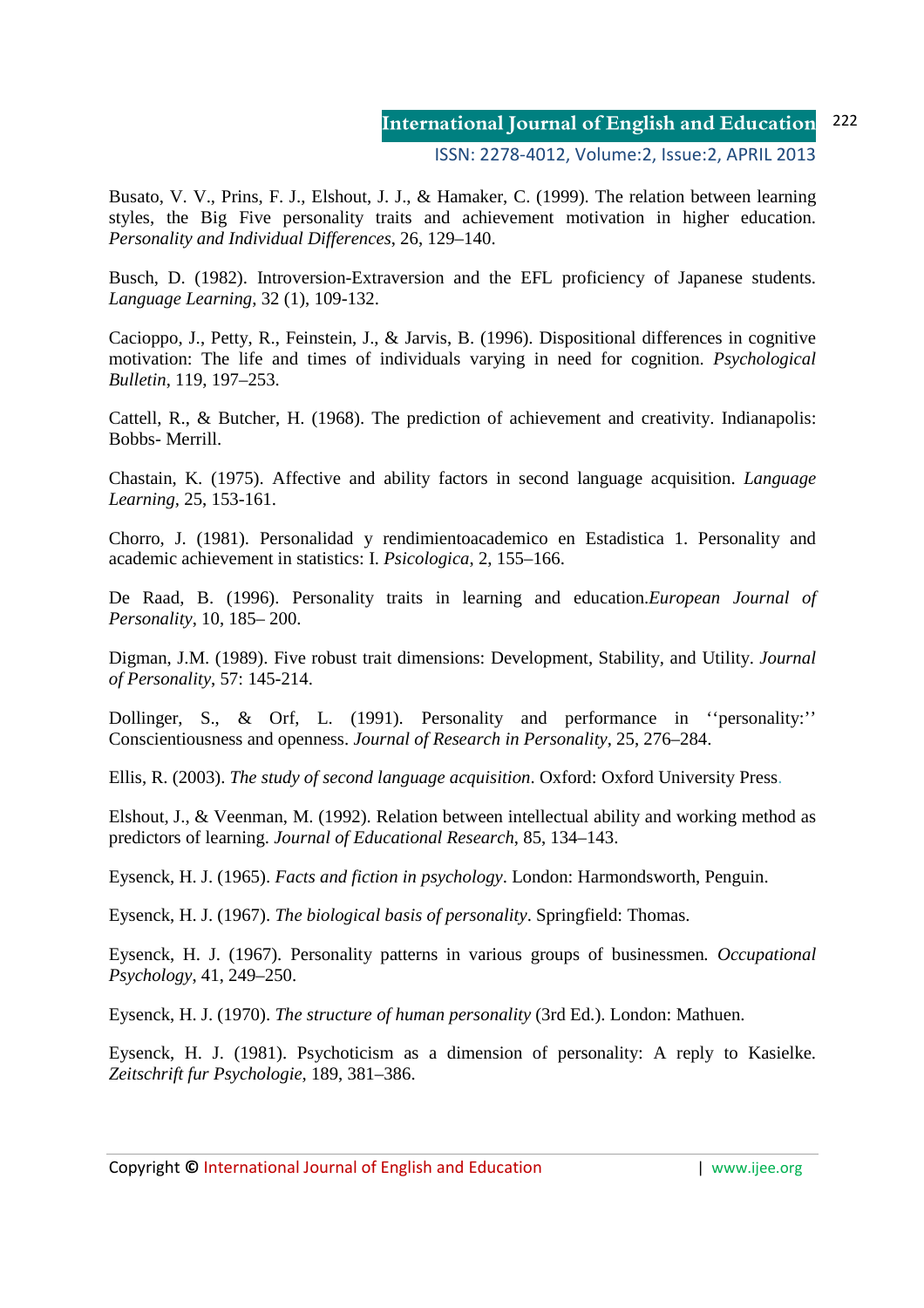Eysenck, M. W. (1999). *Individual difference: Normal and abnormal*. East Sussex: Lawrence Elbraum Associates.

Frank H. Farley and Anthony L. Truog (1970). Individual differences in reading comprehension. *Journal of Literacy Research*, 3: 29, doi: 10.1080/10862967009546921.

Green, A., Peters, T., & Webster, D. (1991). An assessment of academic performance and personality. *Medical Education*, 25, 343–348.

Goff, M., & Ackerman, P. (1992). Personality-intelligence relations: Assessment of typical intellectual engagement. *Journal of Educational Psychology*, 84, 537–552.

Guilford, J. P. (1959). *Personality*. New York: McGraw-Hill Book Company, Inc.

Hamilton, V., & Freeman, P. (1971). Academic achievement and student personality characteristics: A multivariate study. *British Journal of Sociology*, 22, 31–52.

Harris, D. (1940). Factors affecting college grades: A review of the literature, 1930–1937. *Psychological Bulletin*, 37, 125–166.

Karami, H. (2001). *Extraversion-Introversion and grammatical knowledge.* Unpublished master's thesis. T.T.U., Tehran.

Kiany, G. (1997). *Extraversion and Pedagogical Setting as Sources of Variation in Different Aspects of English Proficiency*. Unpublished Doctoral Dissertation, University of Essex, United Kingdom.

Kim, S.Y. (1998). *Affective experiences of Korean college students in different instructional contexts: Anxiety and motivation in reading and conversation courses*. Unpublished doctoral dissertation. Austin: University of Texas.

Kline, P., & Gale, A. (1971). Extraversion, neuroticism and performance in a psychology examination. *British Journal of Educational Psychology*, 41, 90–94.

Mackey, A., & Gass, S. M. (2005). *Second language research methodology and design.* Mahwah, Mew Jersy: Lawrence Erlbaum Associates.

Mehta, P., & Kumar, D. (1985).Relationships of academic achievement with intelligence, personality, adjustment, study habits and academic motivation. *Journal of Personality and Clinical Studies*, 1, 57– 68.

Pazhuhesh, P. (1994). *The role of extroversion/ introversion in EFL reading comprehension.* 

Rankin, E. F. (1963). Reading test performance of introverts and extraverts. *Twelfth Yearbook of the National Reading Conference,* Milwaukee: National Reading Conference.